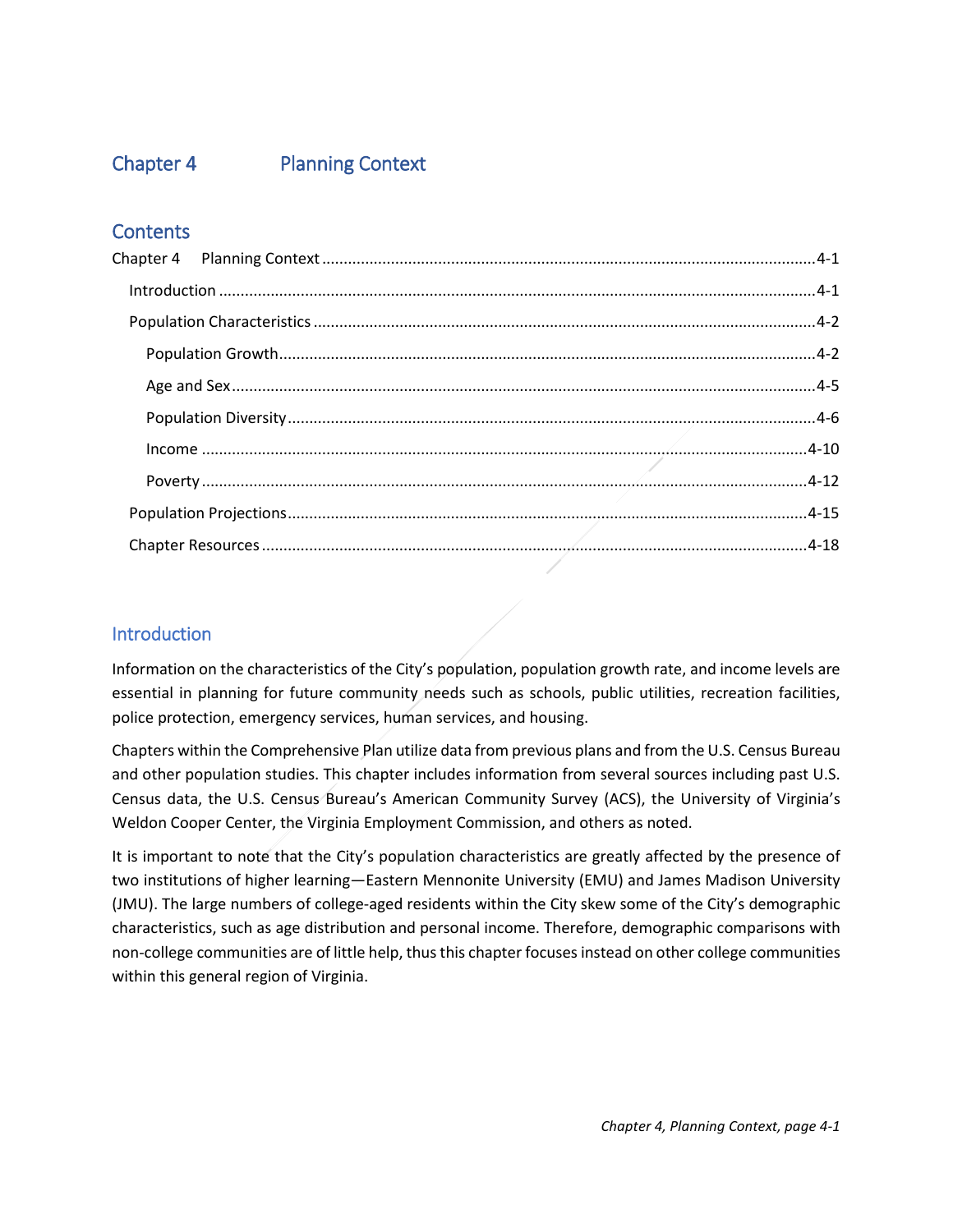# <span id="page-1-0"></span>Population Characteristics

## <span id="page-1-1"></span>Population Growth

In 1900, there were 3,521 people within the City. Over the next half-century, the population increased slowly, but steadily. During the 1970s, the City experienced its first major modern surge of growth, with the population increasing by 34.7 percent to 19,671. This accelerated rate of growth coincided with a major increase in enrollment at JMU and continued through the 1980s, assisted by a major annexation in 1983 that added 11.4 square miles (and an estimated 5,729 persons). During the 1980s, the City experienced its largest ten-year population increase, a substantial 56 percent, due mostly to the annexation in 1983. Growth continued during the 1990s, when the population increased by 31.8 percent, to a 2000 population of 40,453, according to the U.S. Census of Population. (The 40,453 population represents the "corrected" 2000 Census number.) The April 2010 U.S. Census of Population revealed continued growth for the City with a population of 48,914. The Weldon Cooper Center estimates the City's 2017 population at 54,689. The Historical Growth Map at the end of this chapter illustrates the land areas added to the City during each annexation.

| Year  | <b>City Size</b><br>(Acres) | Population | <b>Number Change</b> | <b>Percentage Change</b> |
|-------|-----------------------------|------------|----------------------|--------------------------|
| 1900  | 1,577                       | 3,521      |                      |                          |
| 1910  | 1,577                       | 4,879      | 1,358                | 38.6%                    |
| 1920  | 1,577                       | 5,875      | 996                  | 20.4%                    |
|       |                             |            |                      |                          |
| 1960  | $*1,863$                    | 11,916     | 6,041                | 102.8%                   |
| 1970  | 3,828                       | 14,605     | 2,689                | 22.6%                    |
| 1980  | 3,828                       | 19,671     | 5,066                | 34.7%                    |
| ^1990 | 11,132                      | 30,707     | 11,036               | 56.1%                    |
| 2000  | 11,132                      | 40,453     | 9,746                | 31.7%                    |
| 2010  | 11,132                      | 48,914     | 8,461                | 20.9%                    |
| 2017  | 11,132                      | 54,689     | $*5,775$             | *11.8%                   |

## **Table 4-1. Harrisonburg Population Change, 1900-2017**

Source: U.S. Census Bureau; Weldon Cooper Center for Public Service July 1, 2017 dataset published January 25, 2018; + Estimate of City size based on Geographic Information System (GIS) data from Department of Planning & Community Development ^Includes 5,729 persons added as a result of a 1983 annexation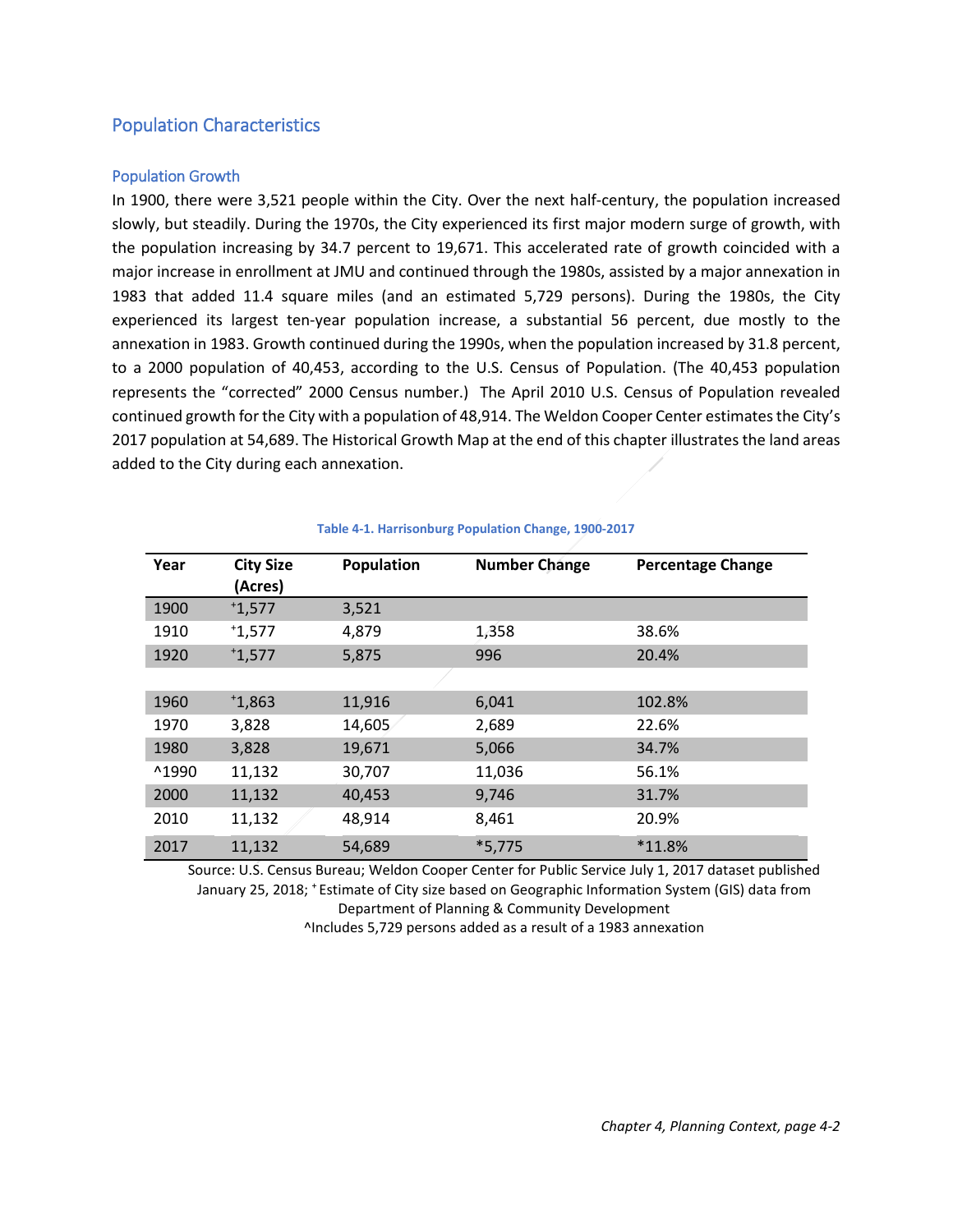

**Figure 4-1. Harrisonburg Population Change, 1970-2017**

Source: U.S. Census of Bureau, \* Weldon Cooper Center for Public Service July 1, 2017 dataset published January 25, 2018; ^Includes 5,729 persons added as a result of a 1983 annexation

## **Table 4-2. Population Comparison, City of Harrisonburg, Rockingham County, and Virginia**

|                             | 2000 Census | 2010 Census | 2017<br><b>Weldon</b><br><b>Cooper Estimate</b> | 2020 Weldon Cooper<br>Projection |
|-----------------------------|-------------|-------------|-------------------------------------------------|----------------------------------|
| <b>City of Harrisonburg</b> | 40.453      | 48.914      | 54,689                                          | 58,687                           |
| <b>Rockingham County</b>    | 67.714      | 76.314      | 80.666                                          | 81.624                           |
| <b>Virginia</b>             | 7,079,030   | 8,001,024   | 8,470,020                                       | 8,744,273                        |

Source: U.S. Census Bureau; Weldon Cooper Center for Public Service July 1, 2017 dataset published January 25, 2018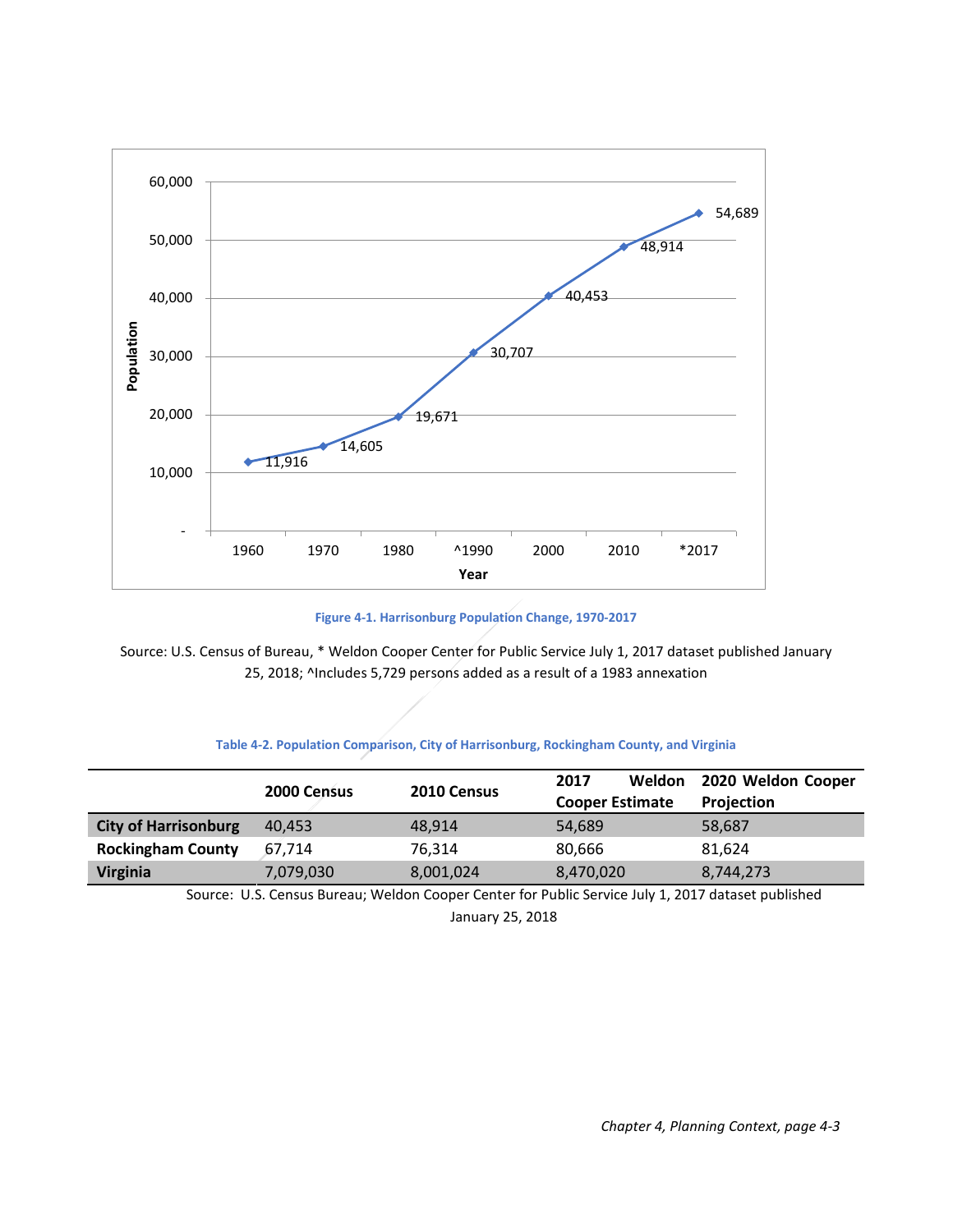

**Figure 4-2. Virginia Population Change 2010 to 2015**

Source: Weldon Cooper Center for Public Service

Population growth within a community results from a combination of the population's natural increase (births minus deaths) and migration patterns (people entering and leaving the community). While the rate of natural increase is not generally affected by government policy, migration patterns can be influenced by housing and job opportunities within a community, which in turn are affected by local government land use, housing, and economic development policies. In the City's case, migration is also affected by the student, staff, and faculty growth of EMU and JMU.

<span id="page-3-0"></span>[Table 4-3](#page-3-0) below illustrates trends in the components of population growth from 1980 to 1990, 1990 to 2000, 2000 to 2010, and the years 2010 to 2016. This data confirms that migration of people into the City has outpaced the natural increase in the population since the 1980s decade.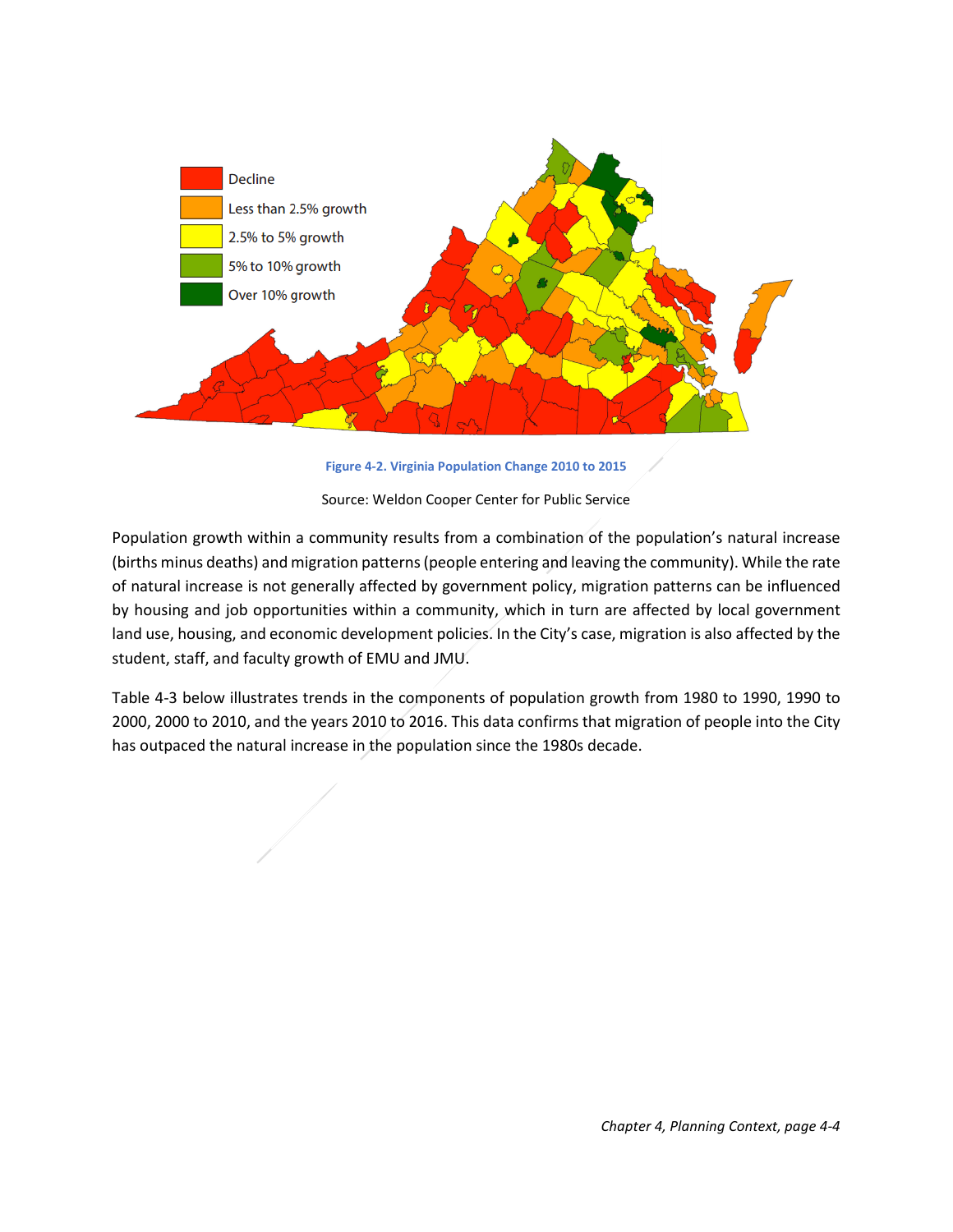|                                    | Change<br>in<br>Population | <b>Natural</b><br>Increase* | Percent<br><b>Natural</b> | <b>Migration</b> | Percent<br><b>Migration</b> |
|------------------------------------|----------------------------|-----------------------------|---------------------------|------------------|-----------------------------|
| 1980- to 1990                      | $11,036$ **                | 678                         | 6.1%                      | 10,358           | 93.9%                       |
| without<br>1980<br>1983 annexation | 5,307                      | 678                         | 12.8%                     | 4.629            | 87.2%                       |
| 1990 to 2000                       | 9,761                      | 1,180                       | 12.1%                     | 8,581            | 87.9%                       |
| 2000 to 2010                       | 8,461                      | 2,539                       | 30.0%                     | 5,922            | 70.0%                       |
| 2010 to 2017 <sup>^</sup>          | 5,775                      | 1,997                       | 34.5%                     | 3,778            | 65.4%                       |

**Table 4-3. Harrisonburg Components of Population Change, 1980-2017**

Sources: U.S. Census Bureau; ^ Weldon Cooper Center for Public Service July 1, 2017 dataset published January 25, 2018; \*Net of births minus deaths; \*\*1983 annexation added 5,729 persons to the City

## <span id="page-4-0"></span>Age and Sex

The U.S. Census of Population and the ACS collect information on a wide variety of population characteristics, such as age distribution, education, and income. The City's age structure is one of the most obvious population characteristics affected by the university populations. [Figure 4-3](#page-5-1) below breaks down the age group distribution by sex. Note the large percentage of the population in the 15-24 age group, which includes most college students. The figure demonstrates there are 27,122 females and 24,857 males that live within the City limits. Males outnumber females throughout most of the age groups except the 15-24 and the 65+ age groups, where females outnumber males by more than 3 percent in both categories. The below numbers are estimates for 2017 and it should be noted that as of the Fall 2017, 60 percent of the JMU student population is female.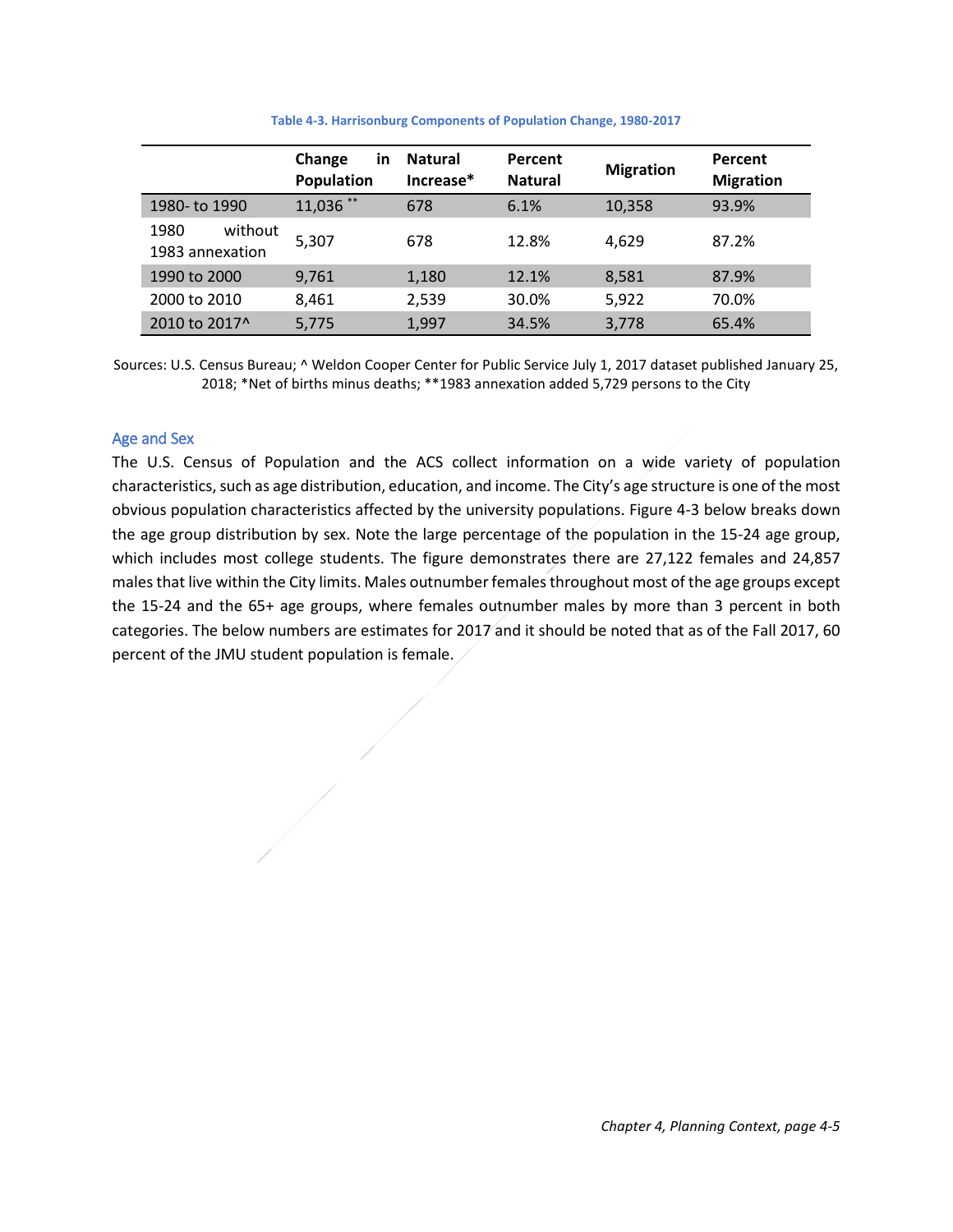

**Figure 4-3. Harrisonburg Population by Age and Sex, 2016**



<span id="page-5-1"></span>According to the Weldon Cooper Center, the City's median age is estimated for 2017 to be 25.8 years compared to Rockingham County's at 41.2 years. The City is similar to Charlottesville (at 31.4 years), which is a college city.

## <span id="page-5-0"></span>Population Diversity

Harrisonburg, like most U.S. cities, is becoming more diverse as the country's overall diversity increases.

Table 4-4 provides diversity statistics for the City from the 1990 Census through the 2010 Census, and 2016 ACS. This table also compares the City's data to Rockingham County and Virginia.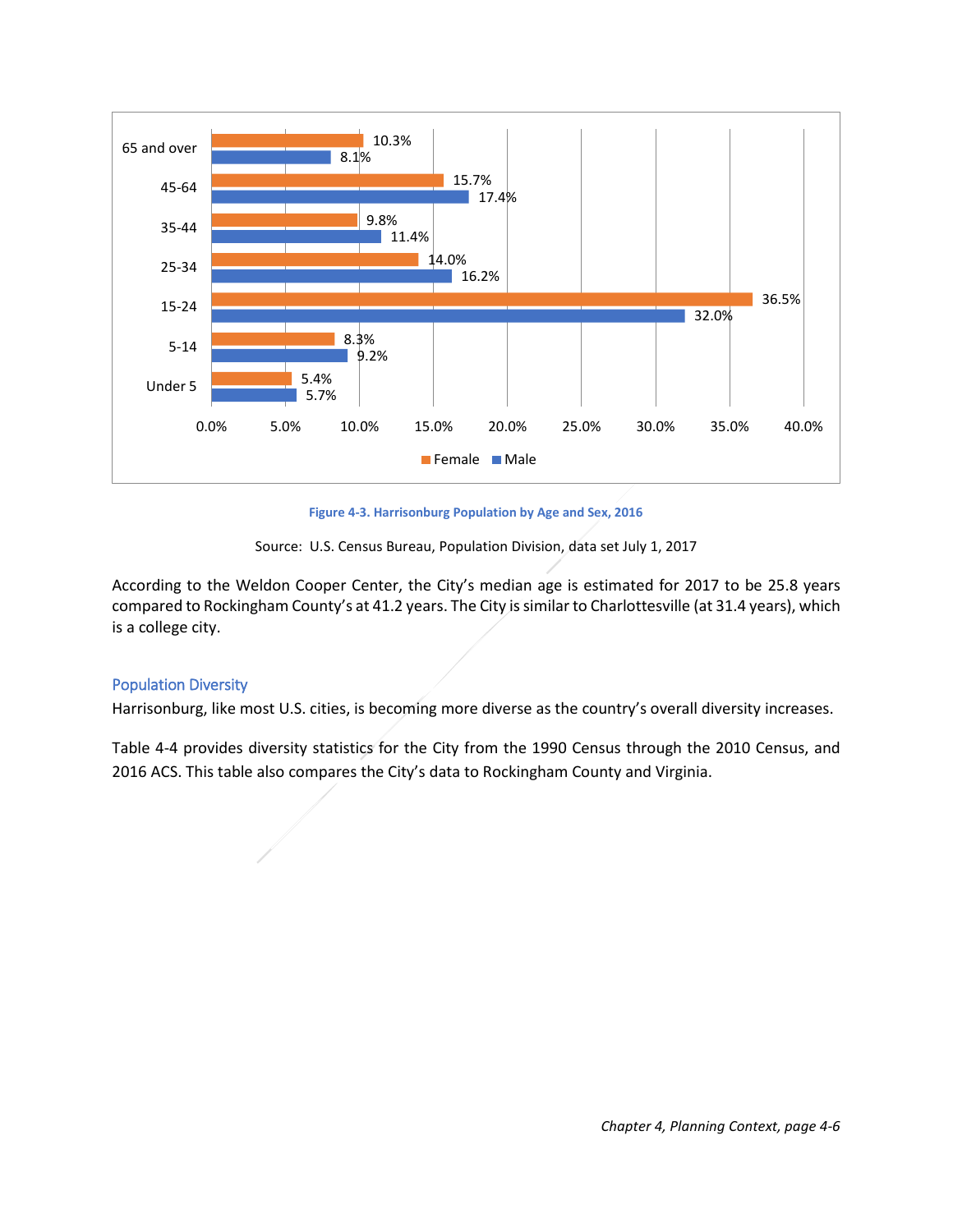|                                                      | <b>Harrisonburg</b> |       |        |       |        |       |               |       | Rockingham<br>County | Virginia      |
|------------------------------------------------------|---------------------|-------|--------|-------|--------|-------|---------------|-------|----------------------|---------------|
| Race*                                                | 1990                |       | 2000   |       | 2010   |       | 2016 ACS 5-yr |       |                      | 2016 ACS 5-yr |
| <b>White</b>                                         | 27,968              | 91.1% | 35,241 | 87.1% | 39,682 | 81.1% | 45,302        | 87.2% | 95.3%                | 71.6%%        |
| <b>Black or African</b><br>American                  | 2,018               | 6.6%  | 2,726  | 6.7%  | 3,680  | 7.5%  | 4,475         | 8.6%  | 3.0%                 | 20.8%         |
| American Indian<br>Alaskan<br>&<br><b>Native</b>     | 37                  | 0.1%  | 190    | 0.5%  | 337    | 0.7%  | 370           | 0.7%  | 0.7%                 | 1.0%          |
| <b>Asian</b>                                         | 469                 | 1.5%  | 1,652  | 4.1%  | 2,206  | 4.5%  | 2,661         | 5.1%  | 0.9%                 | 7.3%          |
| <b>Native</b><br>Hawaiian/Pacific<br><b>Islander</b> |                     |       | 44     | 0.1%  | 116    | 0.2%  | 59            | 0.1%  | 0.0%                 | 0.2%          |
| <b>Other race</b>                                    | 215                 | 0.7%  | 1,725  | 4.3%  | 4,476  | 9.2%  | 948           | 1.8%  | 1.6%                 | 2.7%          |
| <b>Hispanic</b><br><b>or</b><br>Latino^              | 481                 | 1.6%  | 3,580  | 8.8%  | 7,665  | 15.7% | 9,452         | 18.2% | 6.2%                 | 8.7%          |
| <b>Total</b>                                         | 30,707              |       | 40,468 |       | 48,914 |       | 51,979        |       |                      |               |

## 1 **Table 4-4. Diversity Characteristics in Harrisonburg, Rockingham County, and Virginia, 2012-2016**

<span id="page-6-0"></span>2

3 Source: U.S. Census Bureau, 2012-2016 American Community Survey 5-Year Estimates

\*Race alone or in combination with one or more other races listed. The race percentages may add to more than 100 percent because individuals may report<br>5 more than one race. \*\*The Asian and Native Hawaiian/Other Pacific Is 5 more than one race. \*\*The Asian and Native Hawaiian/Other Pacific Islander categories were combined in 1990. ^The 2000 "uncorrected" population totals<br>6 are used for the Hispanic or Latino of any race because the U.S. Ce are used for the Hispanic or Latino of any race because the U.S. Census Bureau did not correct the counts for Hispanic origin.

*Chapter 4, Planning Context, page 4-7*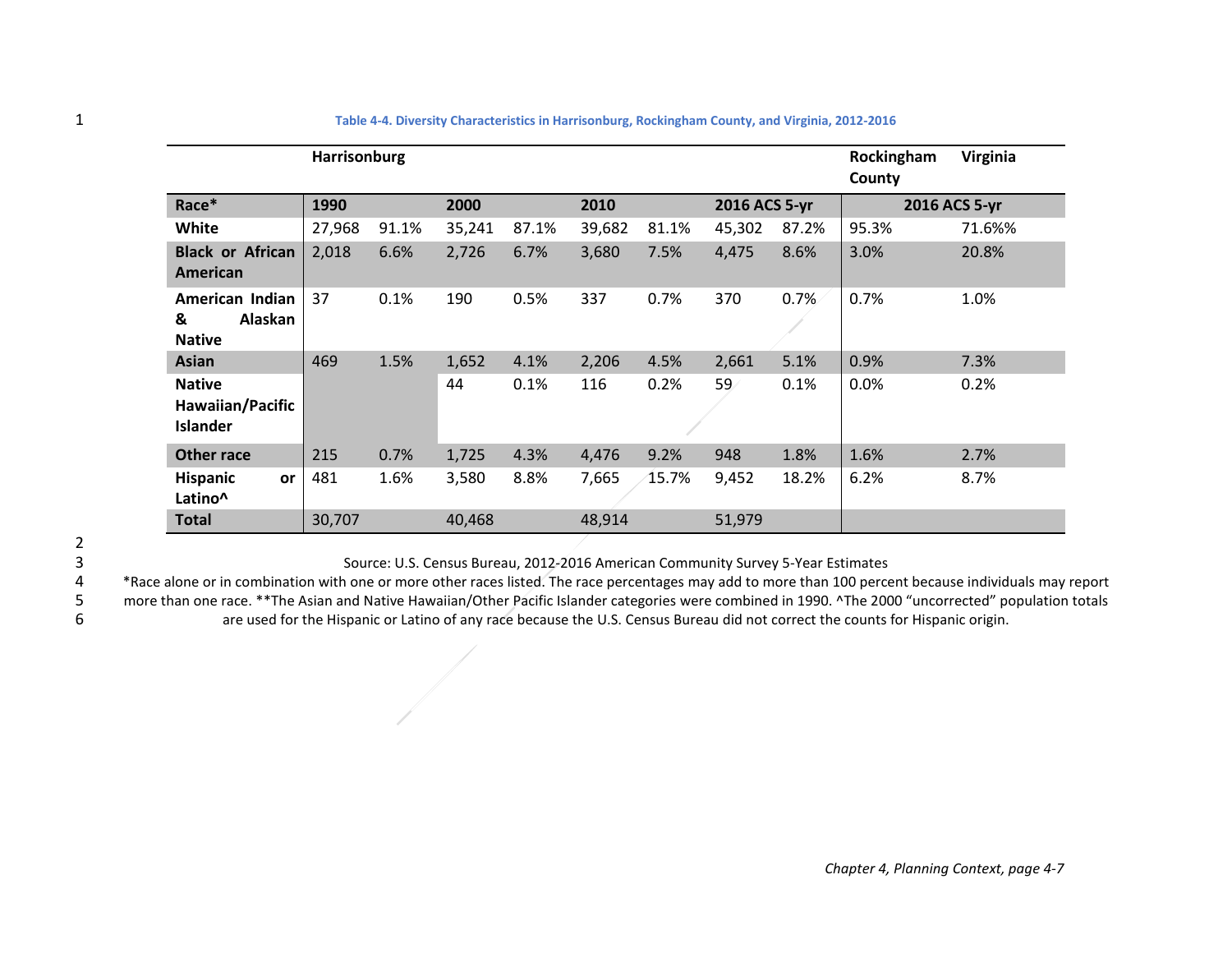As demonstrated by [Table 4-4,](#page-6-0) the City's population remains predominately white, but still more diverse than Rockingham County. When one compares the City's population percentage of Hispanic/Latinos to that of the Commonwealth's, the City's percentage is more than two times the amount of Virginia's.

However, the Commonwealth's population percentage of Black/African American citizens is almost 2.5

times the amount of Harrisonburg's.

 As noted above, the City has a fairly diverse population, and with that, varieties of cultures and languages are present in the school system. Based upon data from Harrisonburg City Public Schools (HCPS), in September 2017, 35 percent of students were enrolled and designated as Limited English Proficient (LEP). (Note: The terms English Learners (ELs), English as a Second Language (ESL), and Limited English Proficiency (LEP) are used interchangeably.) There are 57 languages represented from 53 different countries (including the U.S.), and as shown in [Table 4-5](#page-7-0) below, there are 2,077 registered LEP students out of a total school enrollment of 5,988. Spotswood elementary school has the largest LEP percentage at 49 percent while Thomas Harrison Middle School has the lowest percentage at 22 percent. Having such high numbers of LEP students in the City could increase the costs for services; yet, opportunities abound for having many students with global perspectives that can enrich the City's cultural environment.

<span id="page-7-0"></span>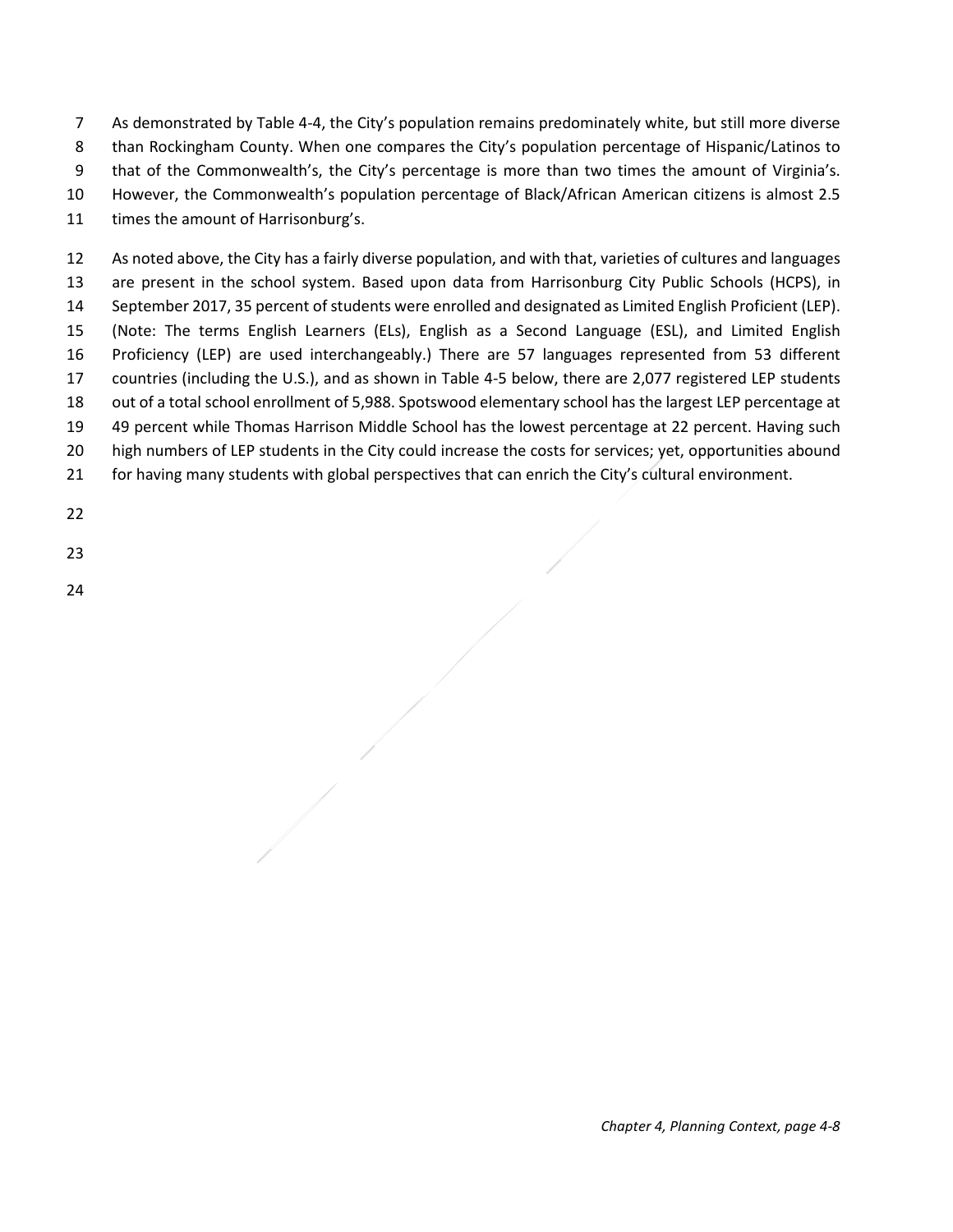| 25<br>Table 4-5. Limited English Proficiency (LEP) Enrollment - Harrisonburg City Public Schools,<br>26<br>Number, Percentage, & Total by School and Grade, September 2017 |            |            |             |            |             |            |             |             |            |                             |                  |       |
|----------------------------------------------------------------------------------------------------------------------------------------------------------------------------|------------|------------|-------------|------------|-------------|------------|-------------|-------------|------------|-----------------------------|------------------|-------|
|                                                                                                                                                                            |            |            |             |            |             |            |             |             |            | <b>LEP</b><br><b>Enroll</b> | Grade<br>Enroll- |       |
| Grade                                                                                                                                                                      | <b>BES</b> | <b>KES</b> | <b>SMES</b> | <b>SES</b> | <b>SSES</b> | <b>WES</b> | <b>SKMS</b> | <b>THMS</b> | <b>HHS</b> | -ment                       | ment             | % LEP |
| К                                                                                                                                                                          | 43         | 27         | 34          | 31         | 34          | 32         |             |             |            | 201                         | 496              | 41%   |
| $\mathbf{1}$                                                                                                                                                               | 51         | 16         | 47          | 43         | 30          | 38         |             |             |            | 225                         | 474              | 47%   |
| $\overline{2}$                                                                                                                                                             | 52         | 14         | 48          | 46         | 40          | 36         |             |             |            | 236                         | 464              | 51%   |
| 3                                                                                                                                                                          | 43         | 27         | 44          | 42         | 36          | 40         |             |             |            | 232                         | 457              | 51%   |
| 4                                                                                                                                                                          | 48         | 19         | 46          | 31         | 28          | 33         |             |             |            | 204                         | 491              | 42%   |
| 5                                                                                                                                                                          | 20         | 20         | 20          | 30         | 24          | 32         |             |             |            | 131                         | 469              | 28%   |
| 6                                                                                                                                                                          |            |            |             |            |             |            | 57          | 56          |            | 113                         | 475              | 24%   |
| $\overline{7}$                                                                                                                                                             |            |            |             |            |             |            | 54          | 43          |            | 97                          | 427              | 23%   |
| 8                                                                                                                                                                          |            |            |             |            |             |            | 66          | 53          |            | 119                         | 457              | 26%   |
| 9                                                                                                                                                                          |            |            |             |            |             |            |             |             | 141        | 141                         | 468              | 30%   |
| 10                                                                                                                                                                         |            |            |             |            |             |            |             |             | 142        | 142                         | 439              | 32%   |
| 11                                                                                                                                                                         |            |            |             |            |             |            |             |             | 103        | 103                         | 425              | 24%   |
| 12                                                                                                                                                                         |            |            |             |            |             |            |             |             | 133        | 133                         | 446              | 30%   |
|                                                                                                                                                                            |            |            |             |            |             |            |             |             |            |                             |                  |       |
| LEP Enroll-<br>ment                                                                                                                                                        | 257        | 123        | 239         | 223        | 192         | 195        | 177         | 152         | 519        | 2,077                       |                  |       |
| School<br>Enroll-<br>ment                                                                                                                                                  | 565        | 314        | 556         | 454        | 464         | 498        | 675         | 684         | 1778       |                             | 5,988            |       |
| % LEP                                                                                                                                                                      | 45%        | 39%        | 43%         | 49%        | 41%         | 39%        | 26%         | 22%         | 29%        |                             |                  | 35%   |

Source: Harrisonburg City Public Schools September 2017

KEY: BES= Bluestone Elementary; KES=Keister Elementary School; SES=Spotswood Elementary School; SSES=Stone

 Spring Elementary School; WES=Waterman Elementary School; THMS=Thomas Harrison Middle School; HHS=Harrisonburg High School

 At the time of the writing of this chapter, the 2016 ACS wasthe most recent, comprehensive data available to demonstrate foreign born residents. The data collected includes information on the region/country of birth of the City's foreign-born population, as well as the different languages spoken in households, which provide additional details on the City's diversity. According to the ACS, in 2016 Harrisonburg's foreign- born population numbered 8,617 persons (16.5 percent of the population), which increased from 3,733 persons (9.2 percent of the population) in 2000. (Note: No data on foreign-born population is available for 2010.)

[Table 4-6](#page-9-1) summarizes the place of birth for the City's foreign-born residents using the 2016 ACS data.

Every populated continent was represented within the City's population.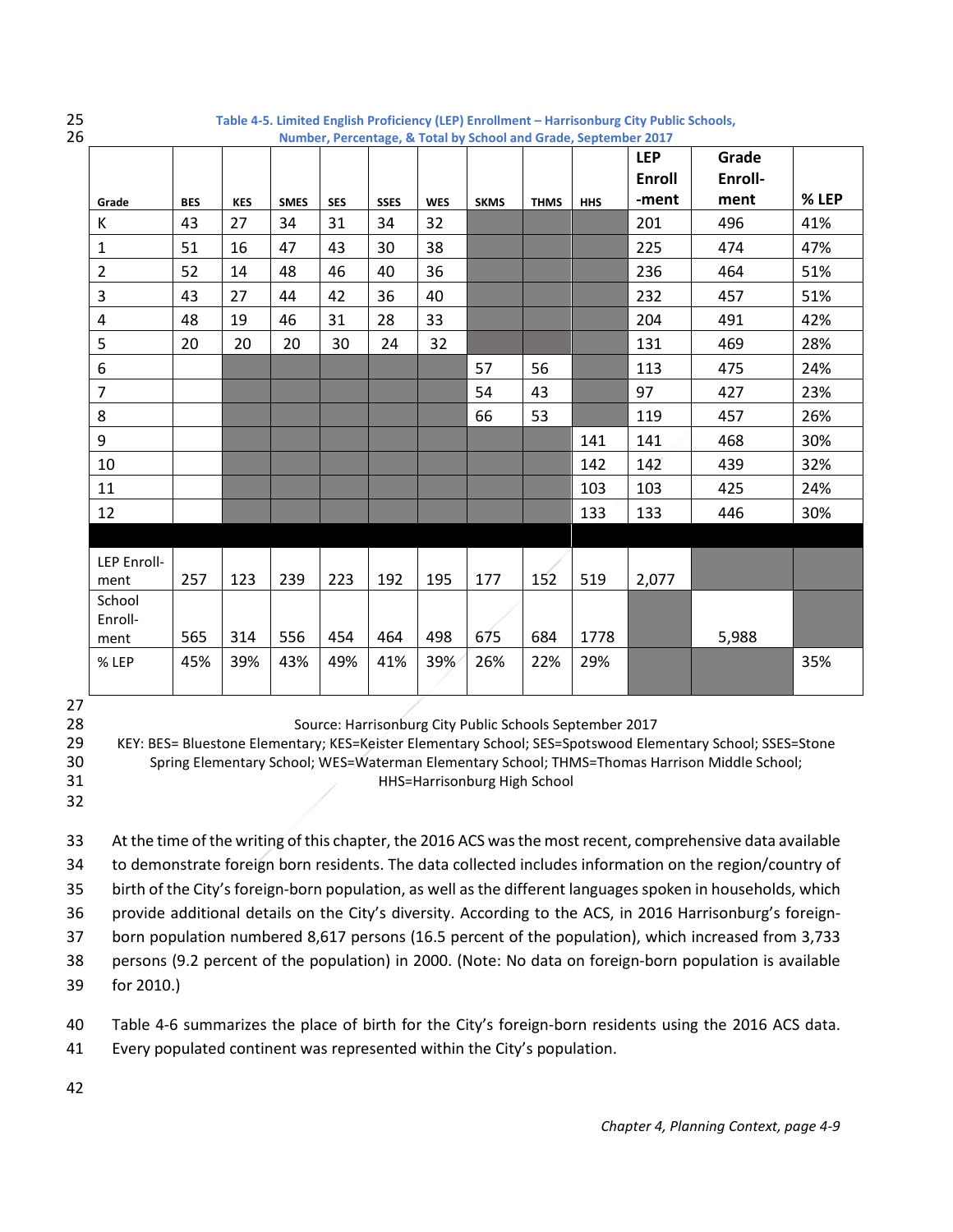<span id="page-9-1"></span>

|               | <b>Number</b> | οf<br>Percent<br>Foreign-Born | οf<br>Percent<br><b>Harrisonburg</b><br><b>Total</b> |
|---------------|---------------|-------------------------------|------------------------------------------------------|
| Europe        | 796           | 9.2%                          | 1.5%                                                 |
| Asia          | 2,520         | 29.2%                         | 4.8%                                                 |
| Africa        | 382           | 4.4%                          | 0.7%                                                 |
| Oceania       |               | 0.0%                          | 0.0%                                                 |
| Latin America | 4,818         | 55.9%                         | 9.2%                                                 |
| North America | 101           | 1.2%                          | 0.2%                                                 |
| Total         | 8,617         |                               | 51,979                                               |

# 45

46 Source: U.S. Census Bureau, 2012-2016 American Community Survey 5-Year Estimates

47

## <span id="page-9-0"></span>48 Income

49 Measures of personal and family income provide an indication of the general economic well-being of the

50 population. The latest statistics on income are provided by the ACS i[n Table 4-7,](#page-9-2) which indicate the City's 51 median household, family, and per capita income for 2016 (5-year estimate).

 College towns and small cities frequently appear to have high poverty rates, often inflated due to the presence of students in the population who earn lower wages because they are in school and not working full-time. Statistics in [Table 4-7](#page-9-2) are also provided for comparison purposes for Rockingham County, Charlottesville, and Virginia. The City of Charlottesville is included for comparison because, as with Harrisonburg, its income statistics are affected by the college-aged population base. (Additional information on poverty rates is provided later in this chapter.)

<span id="page-9-2"></span>

58 **Table 4-7. Income for Households, Families and Individuals in Harrisonburg, Rockingham County, Charlottesville, and**  59 **Virginia, 2012-2016**

|                                                     | Harrisonburg | Rockingham<br>County | Charlottesville | <b>Virginia</b> |
|-----------------------------------------------------|--------------|----------------------|-----------------|-----------------|
| <b>Median Household</b><br>Income                   | \$40,494     | \$55,029             | \$50,727        | \$66,149        |
| <b>Median Non-Family</b><br><b>Household Income</b> | \$25,766     | \$32,312             | \$36,178        | \$40,812        |
| <b>Median</b><br>Family<br>Income                   | \$55,073     | \$63,030             | \$72,855        | \$80,068        |
| Per Capita Income                                   | \$18,892     | \$27,1612            | \$30,729        | \$34,967        |

60

62

61 Source: U.S. Census Bureau, American Community Survey, 2012-2016 5-year Estimate

*Chapter 4, Planning Context, page 4-10*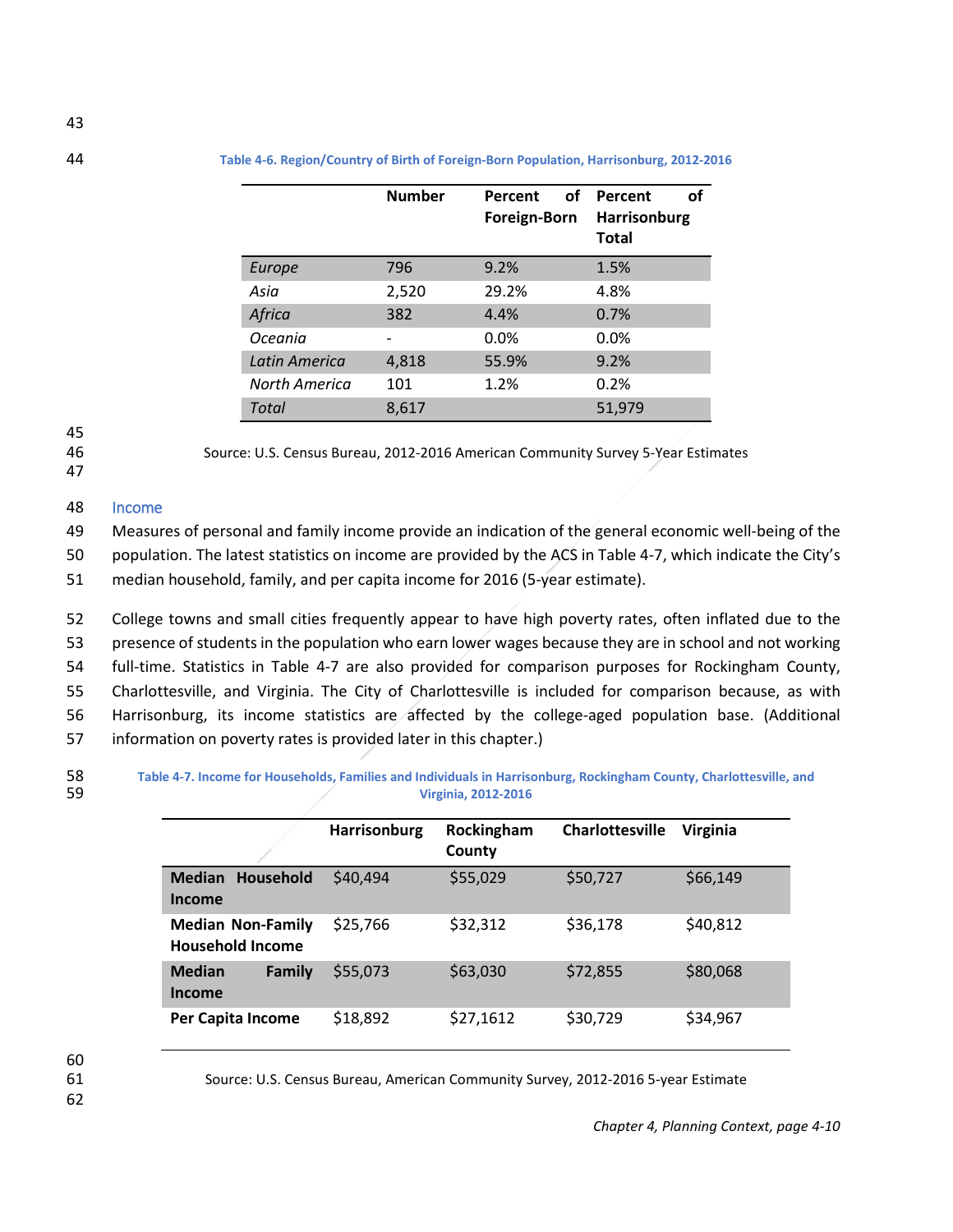The Census Bureau defines a "household" as all persons who occupy a housing unit, and a "family" as a household consisting of one or more persons who are related by birth, marriage, or adoption. One example of a non-family household in the City would include several college students living together in an off-campus housing unit. Since many households consist of only one-person, median household income

- 67 is usually less than median family income. "Median" means that half of the households make more than
- 68 this figure and half make less.

69 [Figure 4-4](#page-10-0) below demonstrates, more specifically, the City's percentage breakdown of its household 70 income by particular income brackets.

71



<span id="page-10-0"></span>72

74 Source: U.S. Census Bureau, American Community Survey, 2012-2016 5-year Estimate

- 76 As shown i[n Figure 4-5,](#page-11-1) the Commonwealth's median household income in 2015 was higher than the U.S.
- 77 median. At the same time, the City's median household income was lower than the U.S. average.
- 78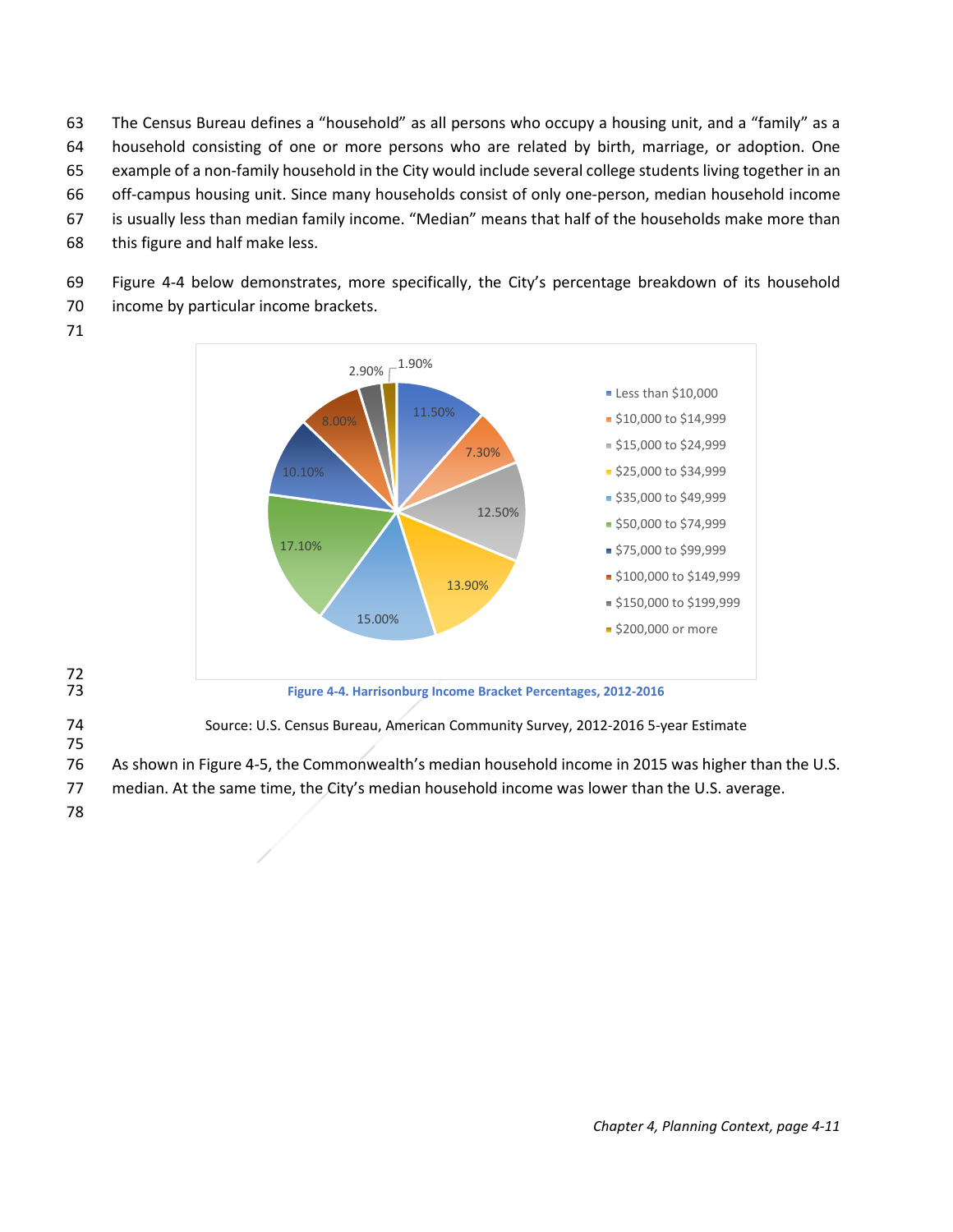

- Note: A state abbreviation surrounded by the "O" symbol denotes the value for the state is not statistically different from the U.S. median.
- <span id="page-11-1"></span>



#### **Figure 4-5. U.S. Median Household Income, 2015**



## <span id="page-11-0"></span>Poverty

83 The U.S. Census Bureau uses income thresholds that vary by family size and composition to determine who meets the definition of being in poverty. There is only one set of "poverty thresholds" for the entire country, which is updated annually for inflation using the Consumer Price Index. The official poverty definition counts money income before taxes, excluding capital gains and noncash benefits, such as public housing, Medicaid, and food stamps. The U.S. Census Bureau publishes poverty thresholds each year by size of family and number of related children (under 18 years) ranging from one person to a family with nine or more people. The 2017 weighted average poverty threshold for one person is \$12,488, for a household with two people under age 65 without children is \$16,414, and for a household with four people is \$24,858 including two children. These values are not regional, but are for the entire United States.

*Chapter 4, Planning Context, page 4-12* Significantly for the City, poverty is not defined for people in institutional group quarters, including college dormitories and older adults living in nursing homes or residential hospitals. They are excluded from the information collected on poverty and are considered neither "poor" nor "nonpoor." Nevertheless, the presence of students and recent graduates of area colleges and universities who are living off-campus and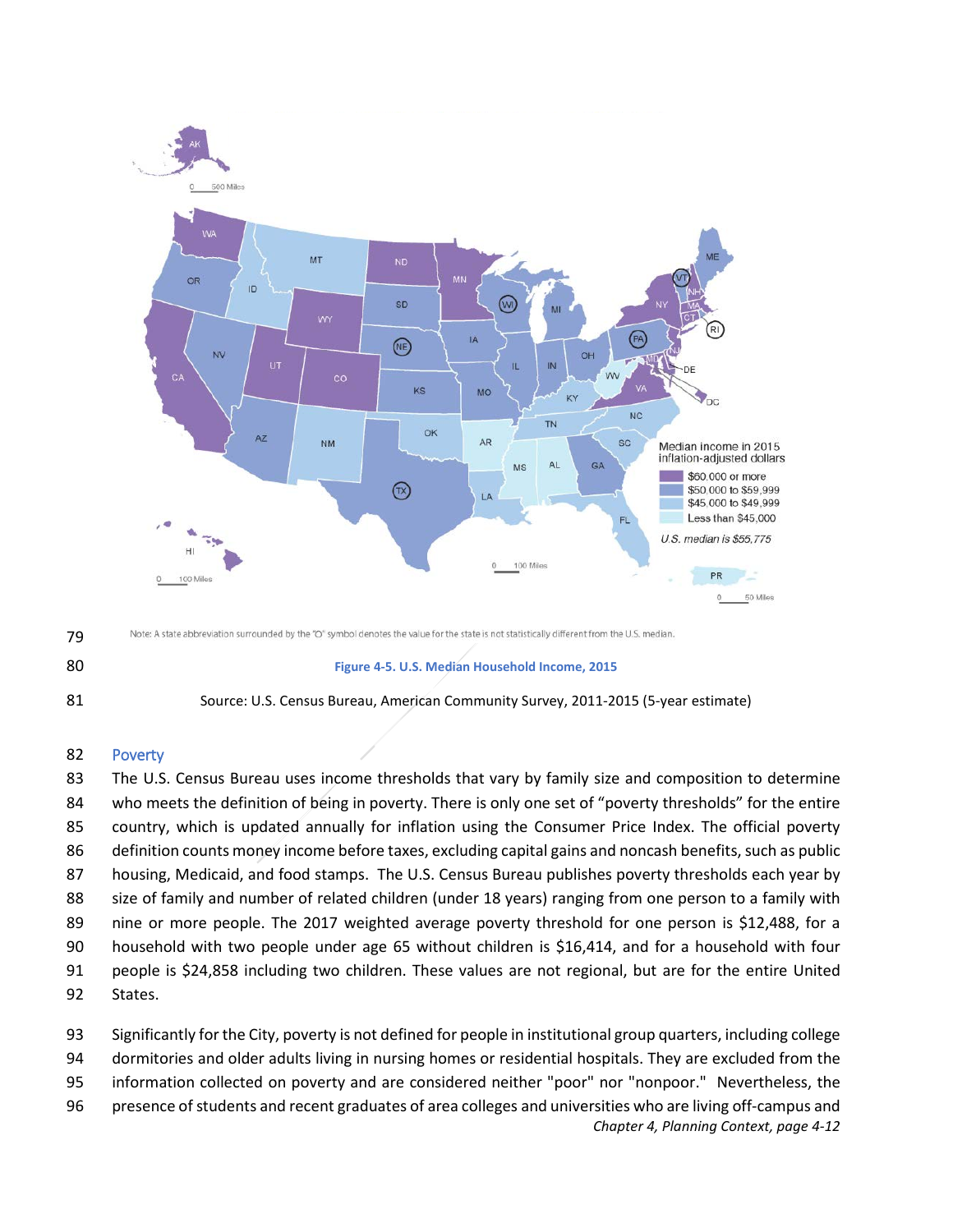- working at entry level wages can be expected to affect the poverty statistics for non-family households within a college town.
- [Table 4-8](#page-12-0) provides percentage estimates of people within the limits of the City whose income is below the
- poverty threshold. Notice that the City's percentages are higher than those for Rockingham County and
- for the Commonwealth of Virginia but similar to the City of Charlottesville's. As noted above, this can be
- attributed mainly to the City's college-aged demographic.
- 

 **Table 4-8. Percentage of People Whose Income is Below the Poverty Threshold in Harrisonburg, Rockingham County, Charlottesville, and Virginia, 2012-2016**

<span id="page-12-0"></span>

|                   | <b>Harrisonburg</b> | Rockingham<br>County | <b>Charlottesville</b> | Virginia |
|-------------------|---------------------|----------------------|------------------------|----------|
| <b>All People</b> | 33.1%               | 11.6%                | 25.9%                  | 11.4%    |
| Under 18          | 25.1%               | 17.0%                | 21.8%                  | 15.1%    |
| 18 to 64          | 37.8%               | 10.5%                | 28.8%                  | 10.9%    |
| 65 and over       | 9.9%                | 8.5%                 | 10.0%                  | 7.6%     |

Source: U.S. Census Bureau, American Community Survey, 2012-2016 5-year Estimate

The change in poverty levels of families in Harrisonburg, Rockingham County, Charlottesville, and Virginia

between 2010 and 2016 are demonstrated in [Table 4-9.](#page-12-1)

 **Table 4-9. Change in Poverty Levels 2009 to 2015 in Harrisonburg, Rockingham County, Charlottesville, and Virginia, 2012- 2016**

|                        | 2009  | 2016  | <b>Percent Change</b> |
|------------------------|-------|-------|-----------------------|
| Harrisonburg           | 33.7% | 33.1% | 1.2%                  |
| Rockingham             | 10.3% | 11.6% | 13.7%                 |
| County                 |       |       |                       |
| <b>Charlottesville</b> | 26.6% | 25.9% | $-4.4%$               |
| Virginia               | 10.3% | 11.4% | 10.6%                 |

Sources: U.S. Census Bureau, American Community Survey, 2007-2009 Estimate and 2012-2016 5-year Estimate

The 2012-2016 ACS, estimated that of the 33 percent of people in poverty, that 25 percent of related

children under 18 were below the poverty level, compared to 10 percent of people 65 years old and over.

An estimated 15 percent of all families and 31 percent of families with a female householder and no

husband present had incomes below the poverty level.

 A University of Virginia publication titled "Poverty and postsecondary students in college towns," published in March 2016, calculated a modified poverty rate among non-student residents by using poverty status by school enrollment data published by the Census Bureau, which allowed the removal of all students enrolled in undergraduate and graduate programs from a locality's population. This is shown in [Table 4-10.](#page-13-0)

<span id="page-12-1"></span>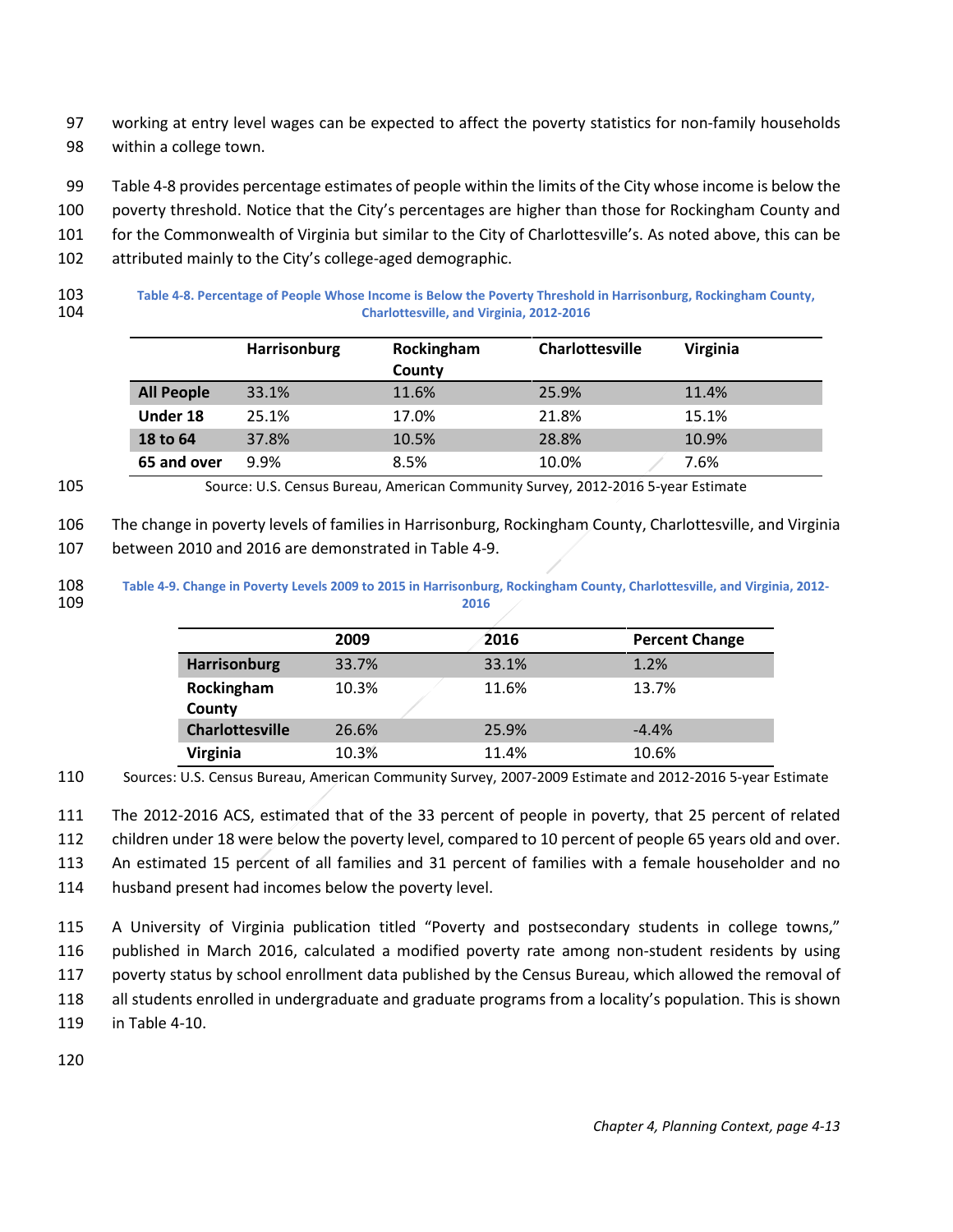<span id="page-13-0"></span>

|                        | Overall<br>poverty rate | Non-<br>Postsecondary<br><b>Student</b><br><b>Poverty Rate</b> |
|------------------------|-------------------------|----------------------------------------------------------------|
| <b>Harrisonburg</b>    | 32.5%                   | 15.3%                                                          |
| <b>Charlottesville</b> | 27.5%                   | 14.8%                                                          |
| Lynchburg              | 24.6%                   | 19.9%                                                          |
| Montgomery<br>County   | 25.6%                   | 12.5%                                                          |
| <b>Virginia</b>        | 11.5%                   | N/A                                                            |

122 Source: University of Virginia, "Poverty and postsecondary students in college towns," March 2016

 Another measure of poverty is the Federal Poverty Level (FPL). FPL is a measure of income issued every year by the Department of Health and Human Services (HHS). FPLs are used to determine individuals' and families' eligibility for certain programs and benefits, including savings on Marketplace health insurance, and Medicaid and Children's Health Insurance Program (CHIP) coverage. The United Ways of Virginia ALICE (Asset Limited, Income Constrained, Employed) Study of Financial Hardship report describes that the FPL "is no longer a realistic measure of financial hardship in households across each county in the U.S." and 29 that the official poverty level is understated.<sup>1</sup> The United Way ALICE report created the ALICE Threshold, which they describe as a more realistic measure that estimates the minimal cost of the five basic necessities – housing, child care, food, transportation, and health care. The average Household Survival Budget, which identifies the minimum cost option for each of the five basic household items to live and work in today's economy, for a four-person family living in Virginia is \$61,068 – more than double the FPL of \$24,250 per year for the same size family.

| 135 |  |  |  |
|-----|--|--|--|
| 136 |  |  |  |
| 137 |  |  |  |
| 138 |  |  |  |
| 139 |  |  |  |
| 140 |  |  |  |

l

<span id="page-13-1"></span> $1$  The United Way ALICE report states: "Developed in 1965, the FPL no longer reflects actual current cost of basic household necessities. Its methodology has not been updated since 1974 to accommodate changes in the cost of living overtime, nor is it adjusted to reflect cost of living differences across the country."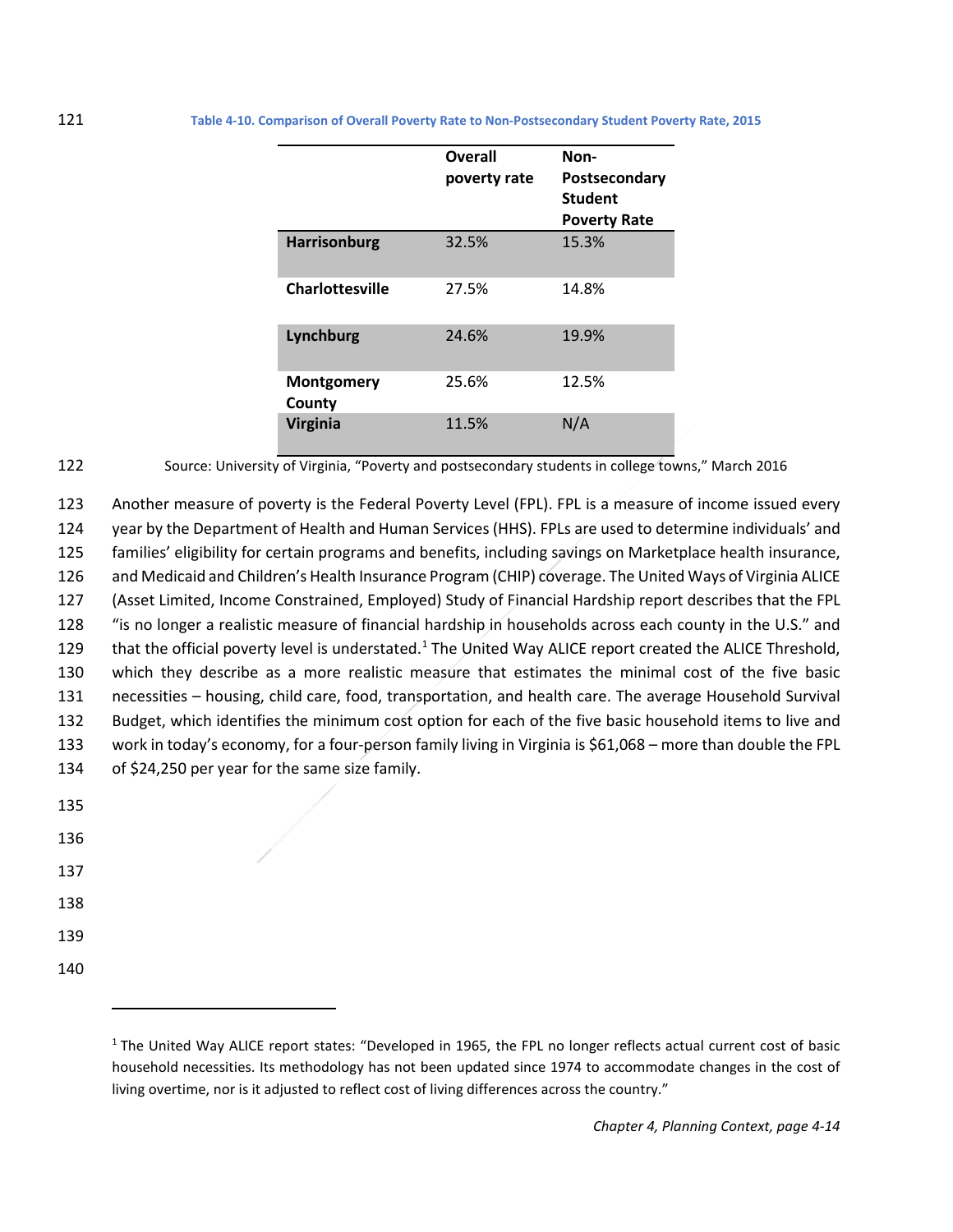| County                 | Total<br><b>HHs</b> | <b>HHs</b><br><b>Below</b><br><b>ALICE</b><br><b>Threshold</b> | <b>ALICE</b><br><b>Threshold</b><br><b>HH</b><br>Under 65<br>Years | <b>ALICE</b><br><b>Threshold</b><br>– HHs 65<br><b>Years and</b><br>Over |
|------------------------|---------------------|----------------------------------------------------------------|--------------------------------------------------------------------|--------------------------------------------------------------------------|
|                        |                     |                                                                |                                                                    |                                                                          |
| <b>Harrisonburg</b>    | 16,409              | 65%                                                            | \$60,000                                                           | \$35,000                                                                 |
| Rockingham<br>County   | 30,318              | 42%                                                            | \$50,000                                                           | \$35,000                                                                 |
| <b>Charlottesville</b> | 17,752              | 43%                                                            | \$45,000                                                           | \$25,000                                                                 |

## 141 **Table 4-11. ALICE Threshold for Households (HHs), 2015**

142 Source: United Way ALICE Report – Virginia, 2017

 When households face difficult economic conditions and cannot afford basic necessities, they are forced to make difficult decisions and take costly risks. The United Way ALICE Report states that "[f]or ALICE households, difficult economic conditions create specific problems in the areas of housing, child care and education, food, transportation, and health care, as well as, taxes, income, and savings. The choices that ALICE households are forced to make often include living in undesirable housing, or skimping on health care and healthy food, or forgoing car insurance" The report goes on to state that"[t]hese choices not only have direct impacts on health, safety, and the future of these households, but they also have consequences for their broader communities, such as reducing Virginia's economic productivity and raising insurance premiums and taxes for everyone."

## <span id="page-14-0"></span>152 Population Projections

 Population projections are often included in planning reports to help guide future plans for public services and facilities. There are many different ways to project future population, and have degrees of uncertainty. Variables such as economic growth rates, birth and migration rates, and the enrollment growth rates of JMU and EMU are subject to change from year to year and will greatly affect the accuracy of population projections. It is also important to realize that the rate and distribution of future population growth in the City can be affected in a significant way by land use policies of the City and surrounding jurisdictions. Population projections should be considered merely as a snapshot of how much the City might grow based on past growth trends. As such, they can allow the City to examine whether or not the continuation of past trends is desirable and how current land use policies might be altered to affect these trends and to move the City toward its preferred future.

 The data i[n Figure 4-6](#page-15-0) below was generated by using the estimated growth rate that the Weldon Cooper Center for Public Service used in their last projection for the City, which included roughly 20 percent growth during the 10 year period between 2010 to 2020, 14 percent growth between the ten year period from 2020 to 2030, and about 11 percent growth between the ten year period from 2030 to 2040.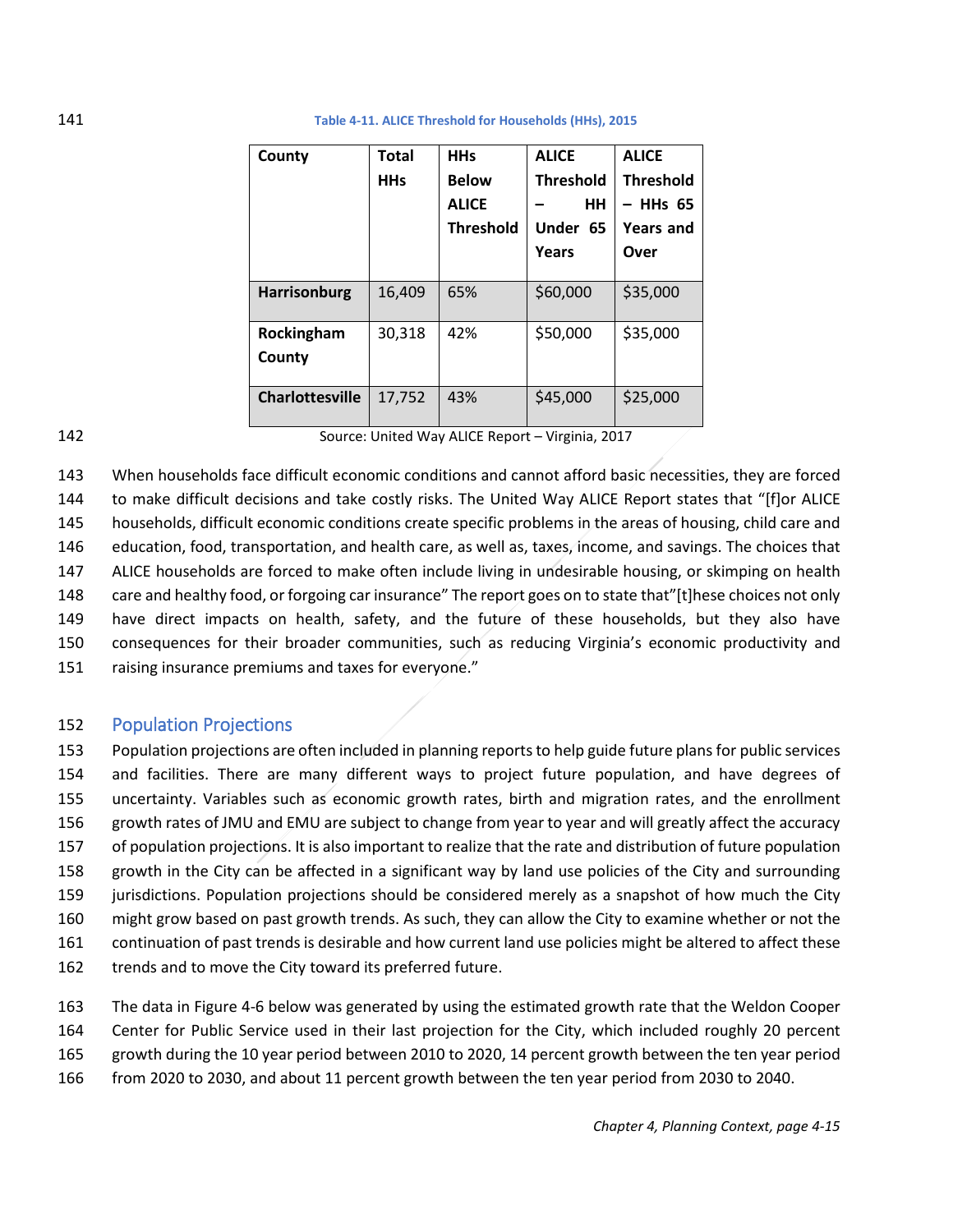

167



#### <span id="page-15-0"></span>168 **Figure 4-6. Harrisonburg Census and Projected Population**

169 Source: U.S. Census Bureau; Weldon Cooper for Public Service, July 1, 2017 estimate and June 2017 projections 170

 Harrisonburg's population figures include students from both universities in the City. The student population plays a significant role in the City as many of our services, infrastructure needs, business needs, and recreation and other necessities are impacted by that demographic. As such, when developing City population projections, consideration has been given to the projections for student enrollments at the universities. EMU with an enrollment in Fall 2017 of approximately 1,530 students, is not projected to experience significant growth in the foreseeable future. The information shown in [Table 4-12](#page-15-1) and visually depicted i[n Figure 4-7](#page-16-0) and [Figure 4-8,](#page-16-1) was provided by the State Council for Higher Education for Virginia (SCHEV), and presents JMU's projected enrollment trends for all students for the listed years.

<span id="page-15-1"></span>

|  |            |            | Actual* |        |        | Projections** |        |        |        |        |
|--|------------|------------|---------|--------|--------|---------------|--------|--------|--------|--------|
|  |            |            | 2015    | 2016   | 2017   | 2018          | 2019   | 2020   | 2021   | 2022   |
|  | <b>JMU</b> | On-Campus  | 6,210   | 6,304  | 6,454  | 6,567         | 6,704  | 6,825  | 6,957  | 7,082  |
|  |            | Off-Campus | 14,645  | 14,923 | 15,382 | 15,721        | 16,141 | 16,908 | 16,908 | 17,286 |
|  |            | Total      | 20,855  | 21,227 | 21,836 | 22,288        | 22,845 | 23,866 | 23,866 | 24,368 |
|  | <b>EMU</b> | On-Campus  | 565     | 585    | 477    | 361           | 310    | 236    | 236    | 177    |
|  |            | Off-Campus | 1,130   | 1,188  | 1,053  | 907           | 844    | 751    | 751    | 678    |
|  |            | Total      | 1,69    | 1,773  | 1,530  | 1,749         | 1,788  | 1,872  | 1892   | 1,921  |

| 179 |  |  |  |  | Table 4-12. James Madison University and Eastern Mennonite University Headcount Enrollment On/Off Campus, All Students |
|-----|--|--|--|--|------------------------------------------------------------------------------------------------------------------------|
|-----|--|--|--|--|------------------------------------------------------------------------------------------------------------------------|

180

181 Source: State Council of Higher Education for Virginia, 2017 Fall Headcount Enrollment 182 **\*Updated annually, \*\*Update biennially**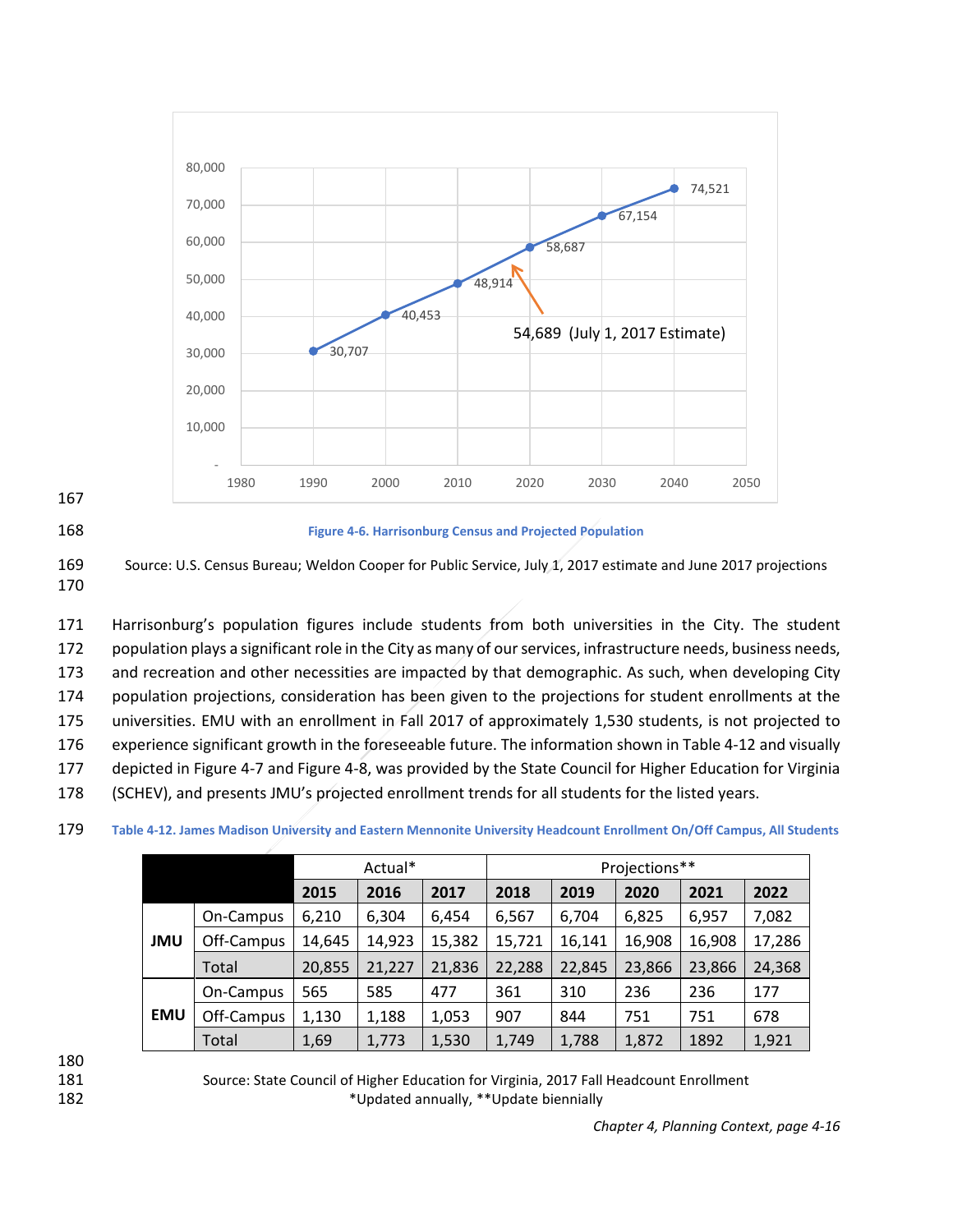



## <span id="page-16-1"></span>189 **Figure 4-8. Eastern Mennonite University Student Projections**



191

188

183

<span id="page-16-0"></span>184

187

*Chapter 4, Planning Context, page 4-17*